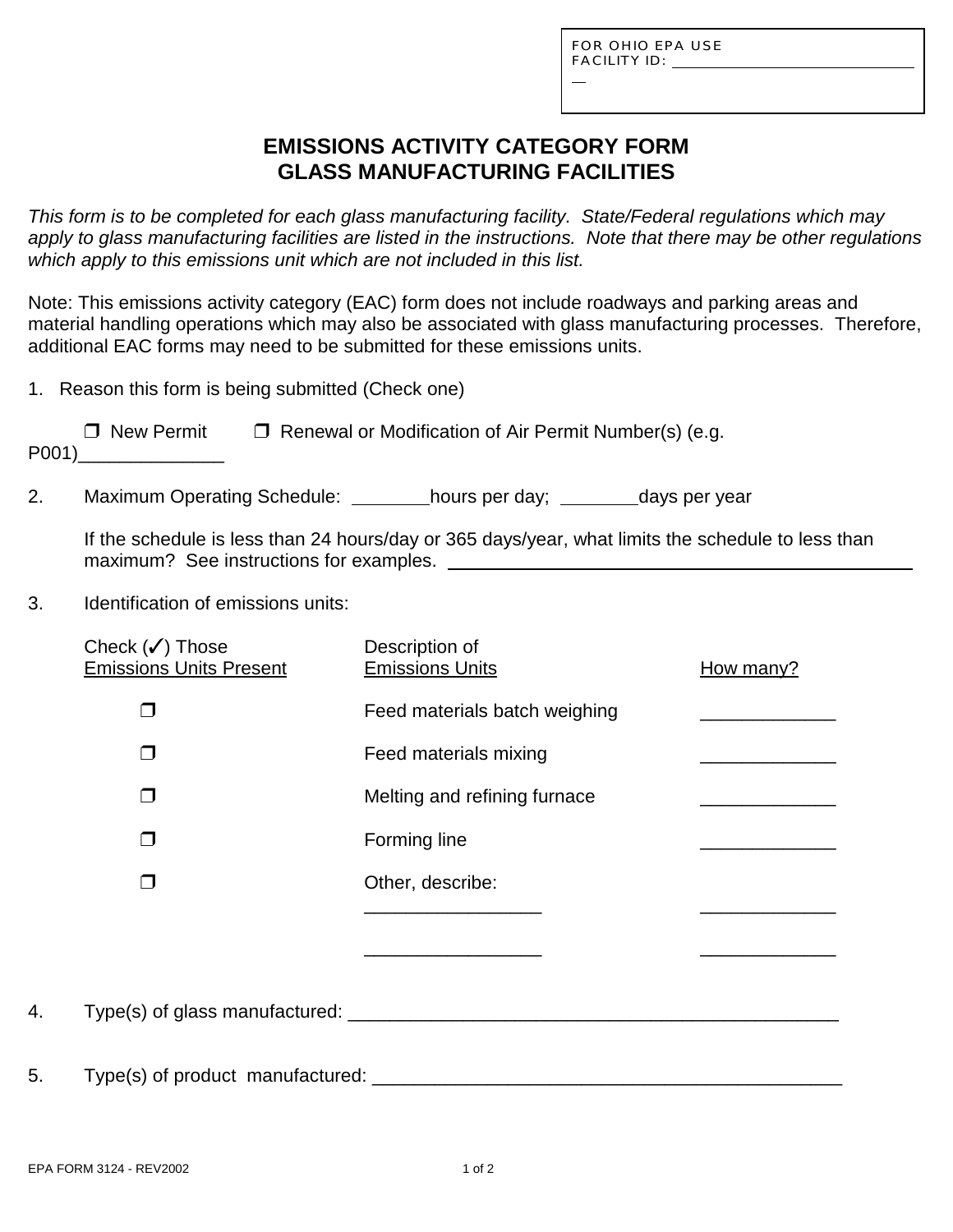## 6. Glass furnace process data:

| <b>Emissions</b><br>Unit $ID(s)$ | Number<br>οf<br>identical<br>furnaces | Type of<br>furnace<br>(e.g. induction) | Fuel(s)<br>used | Furnace<br>rated<br>capacity<br>(tons/hour) | Maximum<br>glass pull<br>rate<br>(tons/hour) | Maximum<br>annual<br>production<br>(tons/year) | Control<br>equipment<br>ID |
|----------------------------------|---------------------------------------|----------------------------------------|-----------------|---------------------------------------------|----------------------------------------------|------------------------------------------------|----------------------------|
|                                  |                                       |                                        |                 |                                             |                                              |                                                |                            |
|                                  |                                       |                                        |                 |                                             |                                              |                                                |                            |
|                                  |                                       |                                        |                 |                                             |                                              |                                                |                            |

# 7. Control methods to be used for emissions from glass manufacturing processes:

| Operation                              | <b>Capture Method</b> | Capture<br>Efficiency | <b>Control Method</b> | Control<br>Efficiency |
|----------------------------------------|-----------------------|-----------------------|-----------------------|-----------------------|
| Feed<br>materials<br>batch<br>weighing |                       |                       |                       |                       |
| Feed<br>materials<br>mixing            |                       |                       |                       |                       |
| Melting<br>and<br>refining<br>furnace  |                       |                       |                       |                       |
| Forming<br>line                        |                       |                       |                       |                       |
| Other:                                 |                       |                       |                       |                       |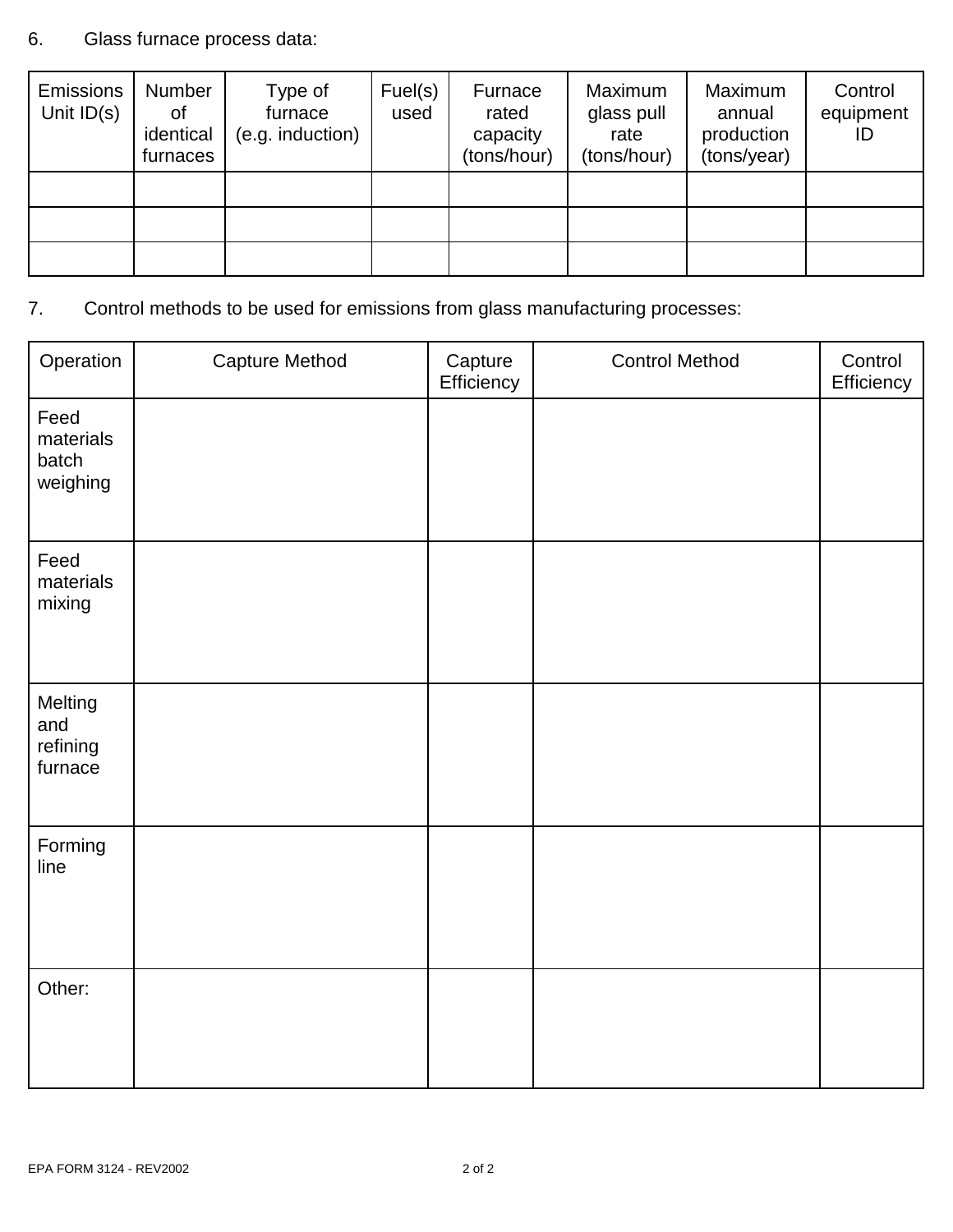# **INSTRUCTIONS FOR COMPLETION OF THE EMISSIONS ACTIVITY CATEGORY FORM FOR GLASS MANUFACTURING PROCESSES**

## **GENERAL INSTRUCTIONS:**

Provide complete responses to all applicable questions. If an item does not apply to the emissions unit, write in "Not Applicable" or "NA." If the answer is not known, write in "Not Known" or "NK." If you need assistance in understanding a question after reading the instructions below, contact your Ohio EPA District Office or Local Air Agency for assistance. Submittal of an incomplete application will delay application review and processing. In addition, the application may be returned as incomplete if all applicable questions are not answered appropriately.

#### **APPLICABLE REGULATIONS:**

*The following State and Federal Regulations may be applicable to glass manufacturing facilities. Note that there may be other regulations which apply to this emissions unit which are not included in this list.*

Federal: 40 CFR Part 60, (NSPS) Subparts A and CC (Glass Manufacturing Plants)

State: OAC rule 3745-31-02 (Permit to Install) OAC rule 3745-35-02 (Permit to Operate) OAC rule 3745-17-07 (Visible particulate emission limitations) OAC rule 3745-17-08 (Restriction of emission of fugitive dust) OAC rule 3745-17-11 (Particulate emission limitations) OAC rule 3745-18 (Sulfur Dioxide Regulations) OAC rule 3745-21 (Carbon Monoxide, Photochemically Reactive Materials, Hydrocarbons, and related Materials Standards) OAC rule 3745-23 (Nitrogen Oxide Standards)

If you would like a copy of these regulations, contact your Ohio EPA District Office or Local Air Agency. State regulations may also be viewed and downloaded from the Ohio EPA website at http://www.epa.state.oh.us/dapc/regs/regs.html. Federal regulations may be viewed and downloaded at http://www.epa.gov/docs/epacfr40/chapt-I.info/subch-C.htm.

#### **CALCULATING EMISSIONS:**

Manufacturers of some types of emissions units and most types of control equipment develop emissions estimates or have stack test data which you can request. Stack testing of the emissions may be done. Emissions unit sampling test data may be either for this emissions unit or a similar one located at the facility or elsewhere. You may develop your own emission factors by mass balance or other knowledge of your process, if you can quantify inputs and outputs accurately. You may be able to do this on a small scale or over a short period of time, if it is not practical during regular production. If you have control equipment, you may be able to quantify the amount of pollutants collected over a known time period or production amount. Any emission factor calculation should include a reference to the origin of the emission factor or control efficiency.

The emissions from glass manufacturing operations may be estimated using the information from Chapter 11.15 (Glass Manufacturing) of AP-42, Compilation of Air Pollutant Emission Factors, Fifth Edition, Volume I, available from the following website: http://www.epa.gov/ttn/chief/ap42/index.html.